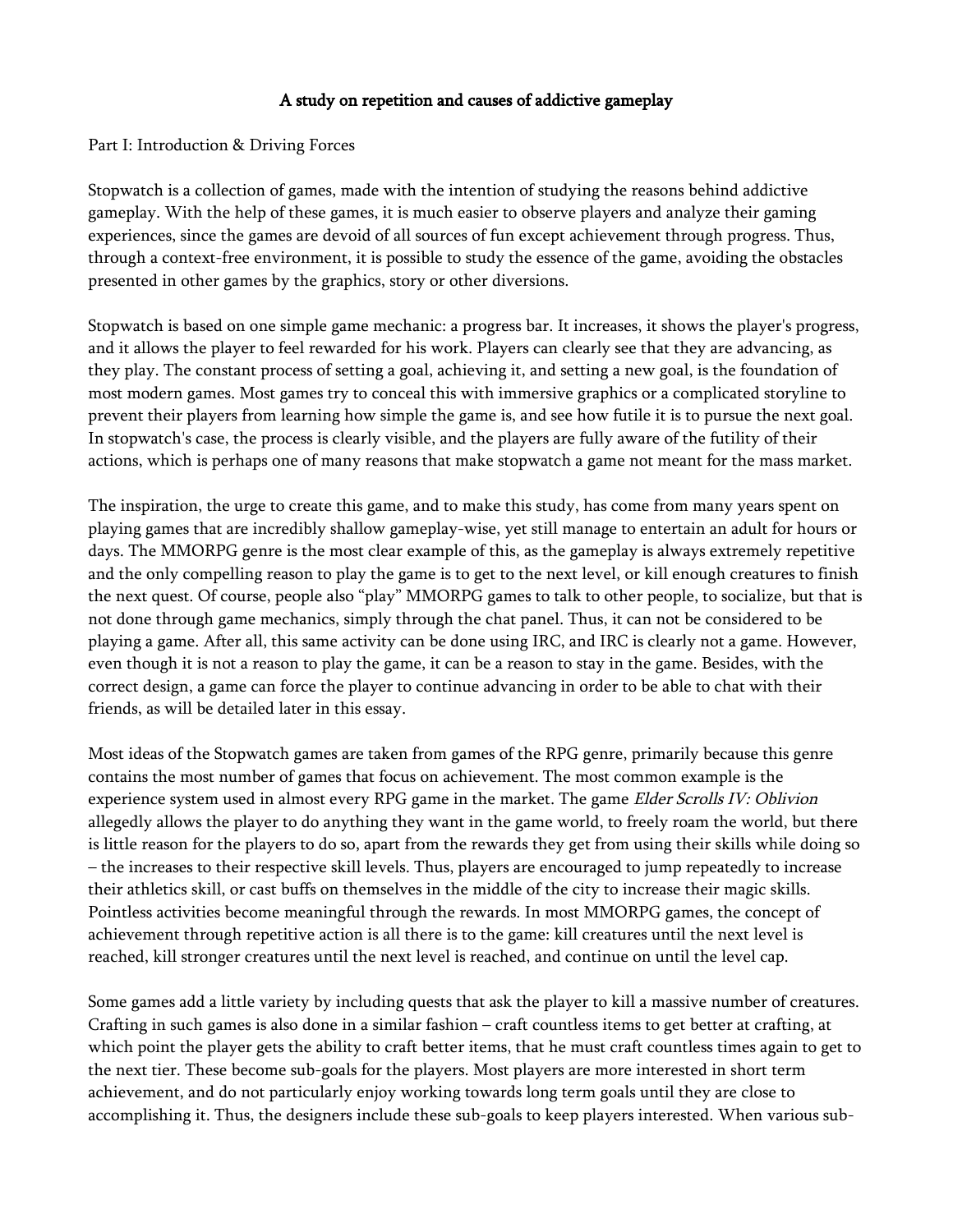goals are introduced, and they can be worked on simultaneously, the player can finish one goal just to notice he is close to finishing another. Thus, if done correctly, sub-goals make games much more compelling and addictive.

In the MMORPG game Lord of the Rings Online, players earn "deeds" for almost every action they take. There are deeds for slaying a lot of enemies of the same type (such as orcs, sickle flies or bears). Then there are deeds for using most of the characters' skills (some for using specific skills, some for using a set of skills). In addition, there are deeds that can be obtained by social interaction – these deeds are accumulated when other people use emotes on the player. For example, if a hundred characters bow to the player, the player becomes able to use a new emote, the "heroic pose". Similarly, if a hundred characters hug the player, the player earns the title "the adorable".

The overwhelming number of deeds presented by the game allow players to always have a reason to continue playing. The player might first want to finish all the quests in an area. When he is done, he might be close to finishing off a slaying deed, so he might kill creatures of that type before leaving an area. Afterwards, if there is still a gap of experience that needs to be filled before he can start doing quests in the new area, he can take a look at his skill based deeds and decide to finish off one of the deeds that is almost complete, as it relates to a skill he has been using all along. If all else fails, he can go back to the town, and work on improving his crafting skills until he can find a group so he can complete more difficult quests.

All in all, Lord of the Rings Online presents its players a lot of progress bars, which slowly increase by themselves as the players engage in the gameplay. The player continues to play the game as long as he is close to completing one of these deeds, and while he finishes it off, another deed gets close to complete. Luckily for the player, the developers did not wish their game to be overly addictive, so they have put a limit to the number of increases a character can have in one deed in a single day. This limit only exists on some deeds though, so there is always something a player can do if they wish to continue playing. It simply becomes less addictive though, as the player will experience the thrill of being close to completing a goal less often as less goals are worked on at the same time.

RPG games are not the only example of repetitive gameplay; it happens in almost every type of game. In *Sid Meier's Civilization IV*, once a player gets accustomed to the game, and starts becoming experienced, he devises a build order for himself, such as "two workers first, then a settler, then the Stonehenge", and starts every game in the exact same way, doing the same things over and over. Furthermore, most players have their priority list in mind when building improvements for cities, so for example, a certain player might want to build a forge, followed by a granary, factory, library, university, temple and monastery in every new city. Since in an average game the player builds or captures dozens of cities, he has to build all these structures one by one in all the cities he owns. *Civilization 3* allowed players to automate this process, which has not been carried into the sequel for unknown reasons.

Strategy games are common ground for such repetitive tasks. In every RTS game, an optimal build order is vital for success. In a tournament game of Age of Empires II: Age of Kings between professional players, it is not uncommon for every person to pick the same civilization, and advance to the feudal age on the same second, a little after the eight minute mark. However, having a lack of choice does not make these first eight minutes any less crucial. In fact, being a few seconds late is often a reason for defeat. So not only do players do the same actions every game, they are punished if they can not do them.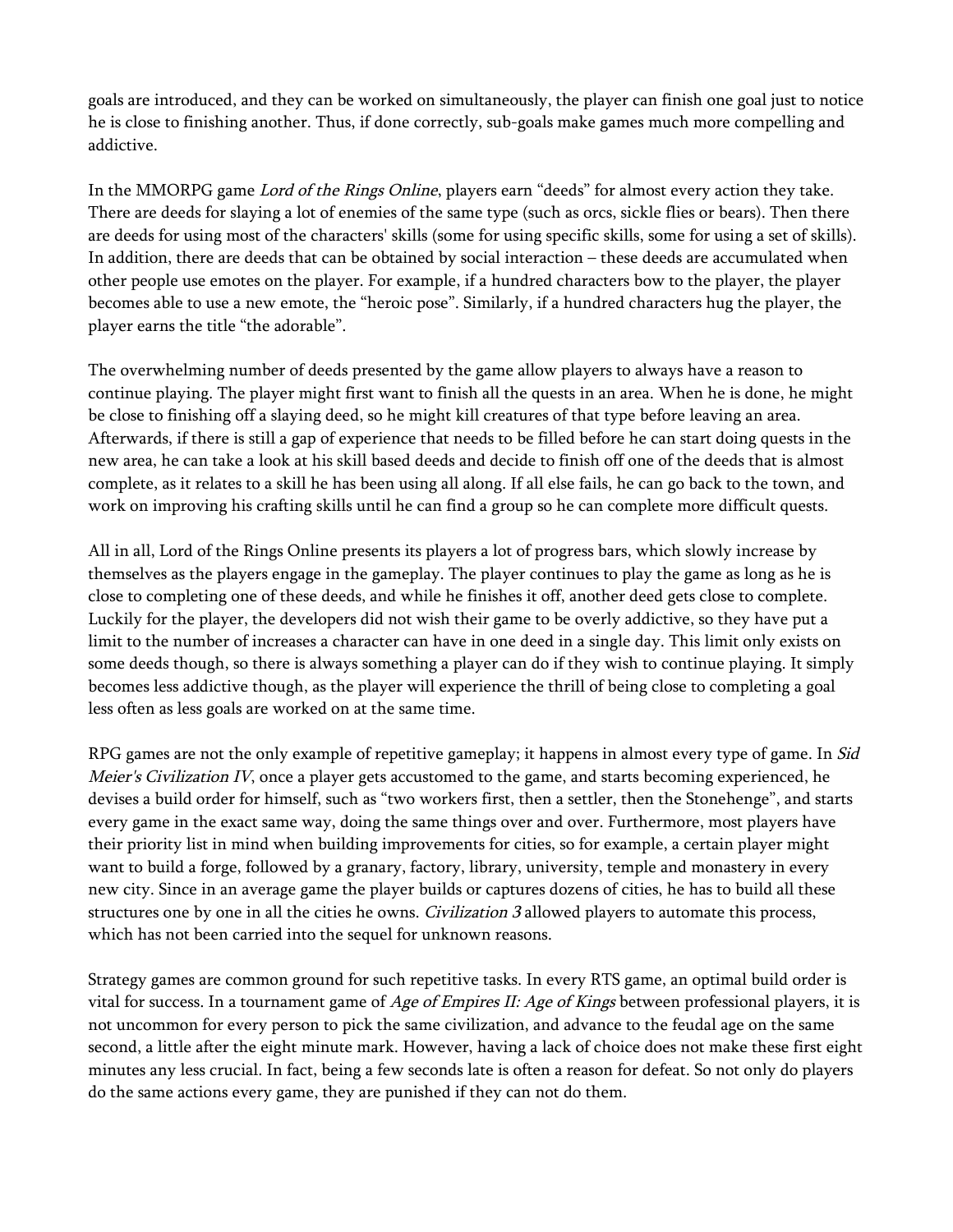Other types of games also have various degrees of repetition. In most Tekken games, an experienced player can win a match by simply selecting the character King, and executing a combination of grapples one after another. Once the first grapple is initiated, the player does not even have to look at the screen. He simply has to press the next fifty or so keys in the right order and speed, to kill his opponent. The player can finish the game, simply by repeating this move every match.

But what makes this enjoyable to the player? Why do players spend hours doing the same things over and over? Perhaps the same reason they go to work every day: advancement. As Nick Yee states in his essay Motivations of Play in MMORPGs, players who play for achievement "derive satisfaction from reaching goals, leveling quickly and accumulating in-game resources such as gold. They enjoy making constant progress and gaining power in the forms offered by the game - combat prowess, social recognition, or financial/industrial superiority."

Just as people work every day to earn money and improve their lives, they play these games to become better at them. In Tekken 5, the player may keep winning using the same moves every match, to make it second nature, to test it for possible flaws, and overall, to become perfect at it. Then, they can show their level of mastery to their friends, proceed to beat any challengers with it, or just sleep well knowing they are good at something.

In other games, like World of Warcraft, the initial process of repetitive "grinding" which takes weeks or even months for a casual gamer, is only the beginning. In these games, the player only wishes to do these repetitive tasks to reach the level cap, so he can finally start enjoying the majority of the game content; what he really paid for. In fact, this "grind" is so frustrating for some players, they pay money for third party groups to level their character. Indeed, why would a businessman with a family want to spend what little time he has, repetitively killing creatures every night for three months, so he can finally reach the level to start playing with his high level friends? Instead, he pays these third party groups a measly sum of a hundred pounds, and gets his character "powerleveled" to the level cap in less than a week.

But why is this repetition part of the game if it is not even enjoyable? Why is this repetition in the game if it is so terrible people pay others to do it for them? It seems to mainly be there in order to generate more revenue from monthly subscription fees. In any case, that is not relevant to this study. What is relevant is that this repetitive process is actually enjoyable for some people, who like doing this over and over, and have multiple characters at the level cap, all leveled by themselves.

This concept of repetition has been the first and foremost focus of Stopwatch, but a secondary focus was also always present: the community. As Yee states, gamers who play for the community "enjoy meeting and getting to know other gamers. They like to chit-chat and gossip with other players as well as helping out others in general. (They) form sustained, meaningful relationships with others. They typically seek out close online friends when they need support and give support when others are dealing with (real life) crises or problems."

It is important to establish a community for a game for many reasons. The primary reason for a singleplayer game to have an online community is diversification. Very few games get changed after release, through patches. Most games do not change at all, but a community formed around the game can keep players interested for a long time. Even though the game does not change, the players of the community do, and as they grow, they find new ways to enjoy the old game, and share it with each other. Thus, establishing a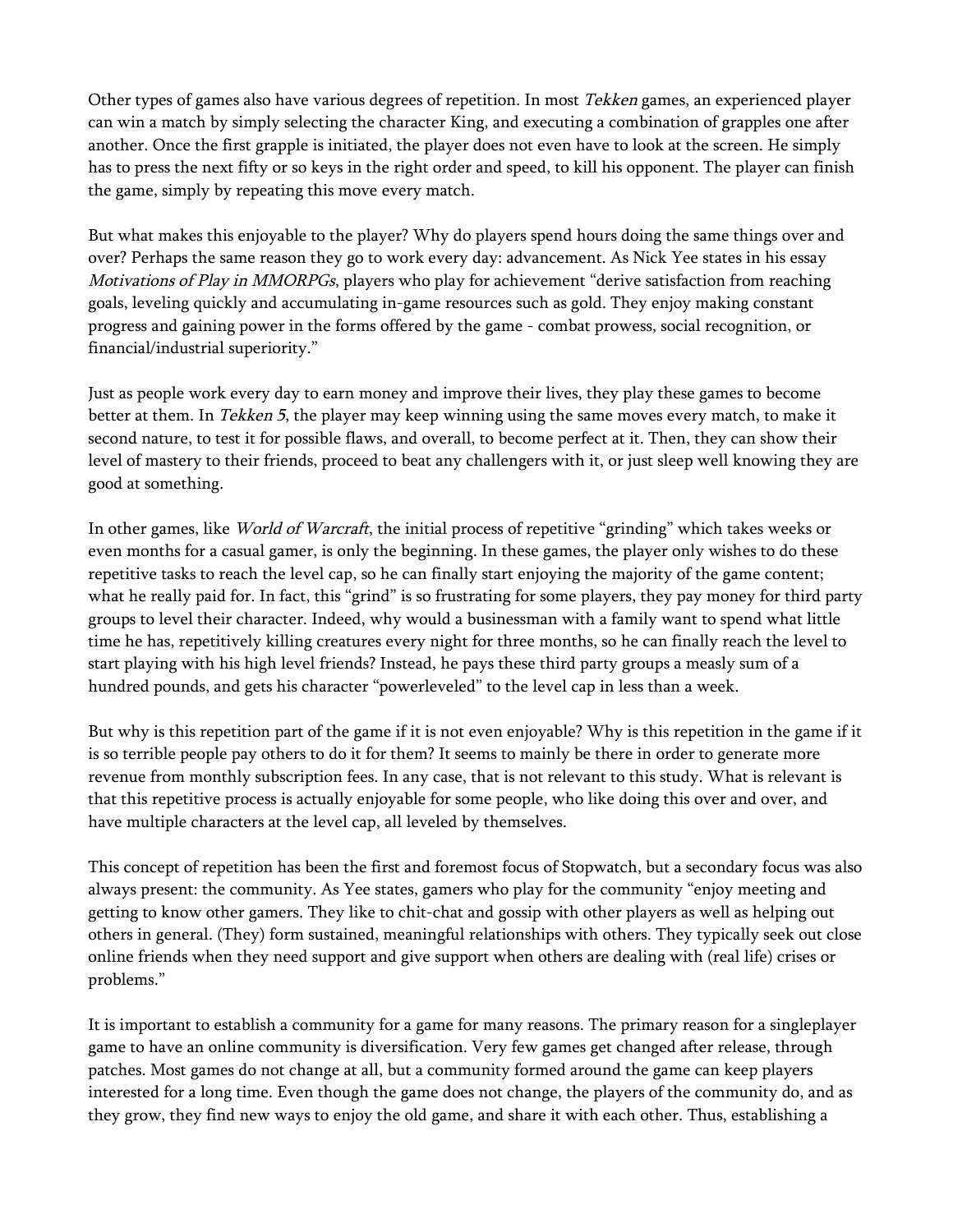community is vital to promote longevity in a game.

Games with online communities often have trends. In an RPG game, many players might pick the same class because it has most guides written for it, and even more players would join them because they would want to go with the crowd. Then a new discovery, a good in-depth strategy guide for a different class, or a similar reason might lead to many people switching to a different class, and many people would follow the crowd. Even though the game itself does not change, the experience constantly changes when players are part of a community.

One of the most solid examples of this is the evolution of strategies for the strategy game Age of Empires II: Age of Kings. First, the majority of the players favored strategies involving rushes in the castle age, with strong mid-game nations. Over a few months, a response to this was developed in form of a quick feudal age archer rush strategy, aiming to reach feudal age as early as possible and make a few archers to cripple the opponent's economy before he can reach the castle age. Months after this, players started to develop and use new strategies that involve around heavy feudal age warfare, taking a bit longer to reach the feudal age but with a stronger economy, so they can withstand prolonged feudal age battles. Instead of archers, skirmishers started to be used, as they are strong against archers (which is what they want to prohibit their opponents from using).

As can be seen, this entire flow of strategies over the course of almost two years was solely because of trends set by the player base. Someone would write a strategy guide, everyone else would follow it until someone came up with a counter-strategy, at which point everyone would switch to the new strategy. Although the game received a negligible amount of patches, the gameplay evolved significantly, and kept the players entertained for an impressive length of time. This was all because of the gaming communities, fan sites and forums dedicated to the game.

There are various ways of creating a community for a game, bigger companies have "community manager" positions specifically allocated to this task, continually monitoring the community and allowing it to grow. Stopwatch tries to create a community by having dedicated forums for discussion of anything related to stopwatch, as well as off-topic forums for other needs of the players. This allows the players to share their experiences with each other, boast about their streaks, or show their level records to other players. Perhaps, even new trends can develop for some of the more complicated modes like the competitive game.

The second, and more direct way of creating a community is by allowing users to chat to each other. This is predominantly used in online multiplayer games. Strategy, RPG and MMO games all reinforce their web based communities with in game communication channels. Some games, like Lineage 2, even allow players to log into MSN from inside their game, chatting to their MSN contacts from within the game. Most games do not allow players to join these game channels from outside the games, forcing players to keep their accounts open if they wish to keep in touch with friends, and stay as part of the community. Some exceptions exist; for example, it is possible to join Battle.net channels with external chat clients, to chat to people playing Blizzard games using the system. However, since Battle.net does not have a monthly subscription fee, the developers have no reason to disallow this.

The Stopwatch MMORPG as well as the Stopwatch Domination games allow players to chat with each other, and Domination even sets limitations, giving players of each faction private chat rooms they can use to trash talk or backstab their enemies. These games also allow players to earn new titles and medals, which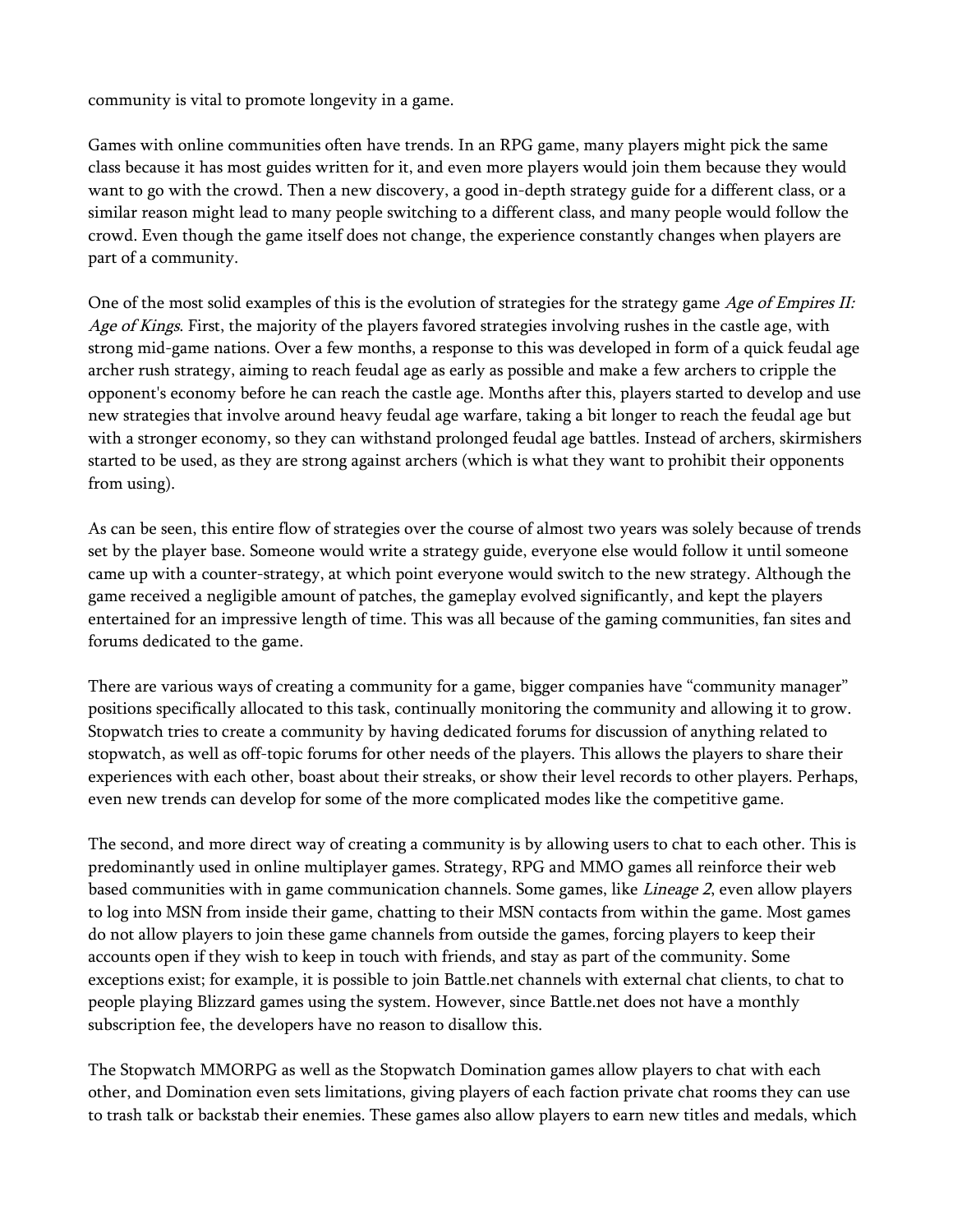may give them social privileges depending on the way the community evolves. The community might want the "Lady of 14" to organize an event for valentine's day, or they might choose a war veteran with "Greenland Assault Platinum" to lead the new invasion to Australia because of his previous experience in similar battles.

The third way in which communities can be a part of the reason a player plays a game is through direct social achievement. More popular in console games and in local arcades, this type of socializing primarily involves a player showing off his skill to entertain the crowd, who in turn express their admiration. By becoming good at a game, the player can become a local legend. He can earn new friends, and feel like he is special. Again, the most popular example of this is playing Tekken 5 in the local arcades, and showing off by winning in obscure ways, blindfolded, with one hand, or both. Another way of doing this that is becoming very common is recording a game and uploading it to a video sharing website such as youtube. Perhaps one day, videos of stopwatch players doing streaks or difficult combinations might become available for viewing in such websites.

In summary, stopwatch aims to make repetition enjoyable in two ways; through a sense of achievement, and a strong community. Another point of view must be explored though: what makes repetition not enjoyable? Perhaps the feeling of helplessness that comes with it; if the player has a lack of choice, and is forced to do the same thing every time, he will not be able to exercise his creativity or free will. If he is not able to bend the game to change his gaming experience, this will have a negative effect on the pleasure he gets out of the game.

In addition, the feeling of pointlessness starts becoming dominant as the player gets bored of the repetition. This is true because of human nature – any activity can become boring when repeatedly done over and over, in the same way. The player starts asking himself why he is playing the game, and starts to think it is pointless. Of course, gaming is pointless anyway, the reason they are played is for entertainment. They do not serve a greater purpose. The player realizes this when the game stops being entertaining – thus, repetition in itself does not make a game pointless. It only speeds up the process of realization for the player, if done in the wrong manner. If done right, it can actually prolong the process, slowing down the rate at which the player exhausts the game content.

These are two primary concerns that arose when designing stopwatch; two obstacles that had to be overcome to make the game enjoyable. The next part explains the details of the design decisions, and the reasons behind them.

## Part II: In Depth Analysis of Stopwatch

Stopwatch is a collection of five different game modes. The initial concept is presented by a two digit timer to provide the challenge, and a progress bar to monitor the achievement level of the player. Through pure repetition, the player is able to progress through the levels. However, this basic concept branches into two different game modes. One game mode, the "basic" mode requires players to enter certain streaks between each level, to add an additional challenge and to provide variety. This makes the game different on many aspects; the players are able to work towards the next level to reveal the new combination, thus, they can play for exploration, rather than achievement. In addition, the levels in this version of the game reflect the players' skills in addition to the amount of time they have spent playing it. No matter how long someone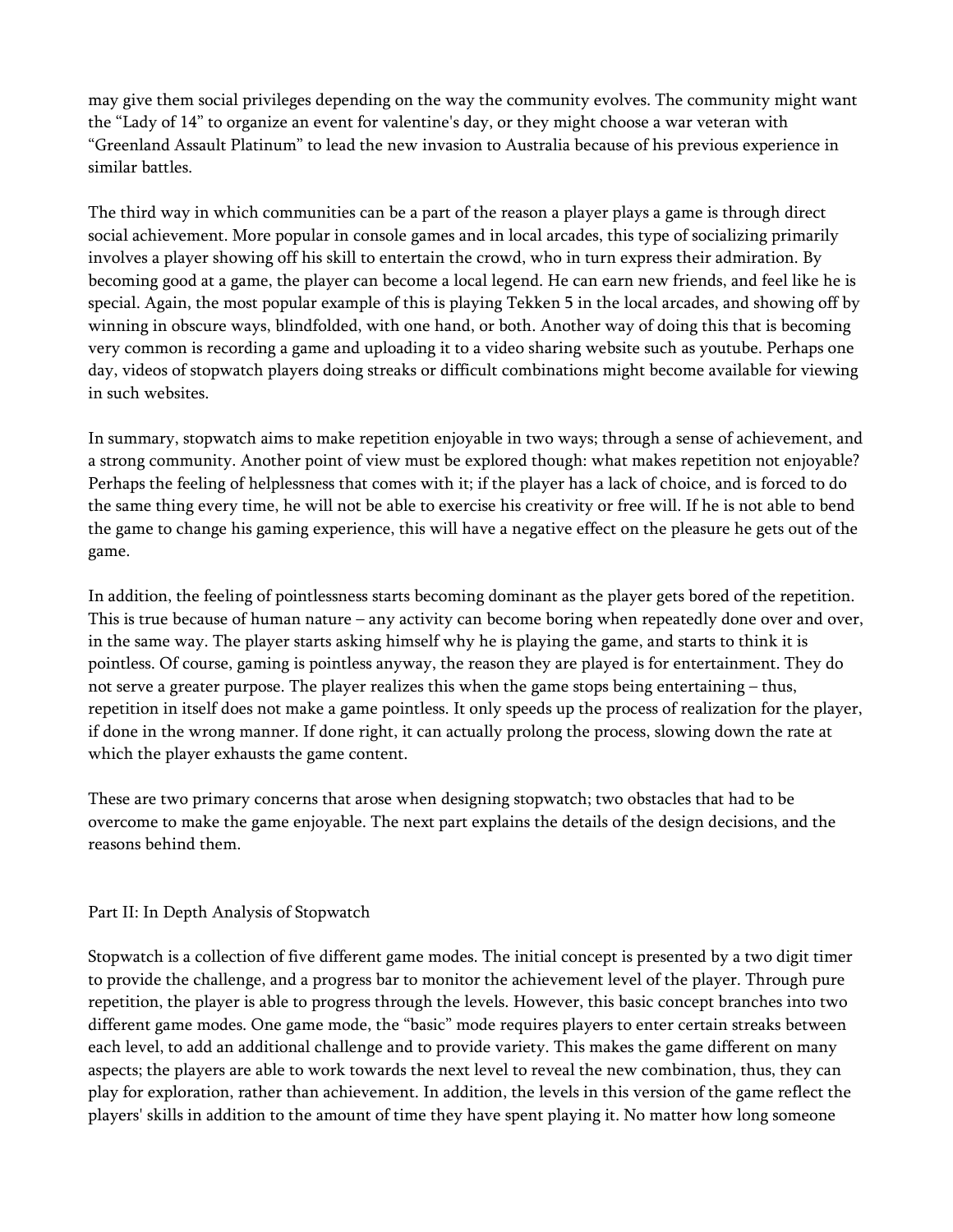plays, they will not be able to get through a difficult combination if they do not have the skill to get through it. This makes the game mode a bit more appealing to players interested in competitive gaming. Overall, this game represents the RPG genre, with leveling as the long term goal, and challenges (representing boss fights) to provide variety; additional game content to explore, discover, and share with friends.

To prevent players from repeatedly stopping the timer and scoring by pure luck, the game imposes a half second cooldown after every stop, during which period the player must not try to stop the timer again. If he does, the cooldown starts over. Thus a player needs to stop pressing the button if he ever wants to get out of the cooldown cycle. This does potentially make it somewhat more difficult to enter streaks such as "07 14 21 28 35" as players need to wait 107 ticks instead of 7 between each stop. The longer the wait, the harder it is to time it. Or at least, the time lost for a failed attempt is much longer. It was possible to remove this cooldown during the streaks, but this was deemed unnecessary, as the streaks were to represent difficult challenges, and there was little reason to make them less challenging – the more difficult they are, the higher the satisfaction from completing them.

The other game mode the initial concept branches to is the "Grind" mode, where the streaks are not part of the game at all, the repetition is given extra weight, and the numbers are adjusted to try and hide the slow progression speed. Even though this game mode requires 8 scores to get to level 2, the game displays a goal of 400 points to advance. However, every score gives the player 50 points. Furthermore, these numbers both increase every level, so the player starts getting more points for every score. Thus, when comparing scores, the difference between players increases exponentially over time, leading players to believe they are much further ahead of someone when they may in fact be quite close.

This game mode has the disadvantage of being completely repetitive though, yet it is necessary to have a game of this type to compare to MMORPG titles, and aid in their analysis. In fact, the numbers chosen for the points gained by scoring each level, and the points needed to get to the next level, are taken directly from the game World of Warcraft. They correspond to the amount of experience points required to level up. By being so repetitive, and having little content (no streaks), the game becomes much easier to expand. By simply increasing the level cap, the game can give players new goals. There is no need to create new challenges for every new level, nor is there a need to test these new challenges to see if they are too easy or too difficult. The game just needs to provide players with the ability to further progress in the game, by adjusting a few numbers.

Although being so repetitive has its advantages, it also makes this game more susceptible to botting compared to the other game types – it can easily be accomplished through the use of a key presser, set to trigger at the right time period. This allows any player to get to any level they want effortlessly in no time, if they have the right tools for the job. However, there isn't a strong reason for doing this, since there is no "endgame content" that becomes available, and the game is not multiplayer, meaning a player does not need to worry about being the same level as his friends. Players might still "bot" their way through the game, if only to learn what the level cap is, and how long it takes to get there with a perfect game.

While these two game modes mainly focus on achievement, the third game mode, the "MMO" mode tries to make the game attractive through the integration of gameplay into community, making the achievement linked to social privileges. There are a hundred progress bars, each representing a single number. Players can advance in any number they want, and each of them gives equal benefits. Most importantly, progressing in a number allows a player to rise up in the ranks of that number's online ladder, viewable through the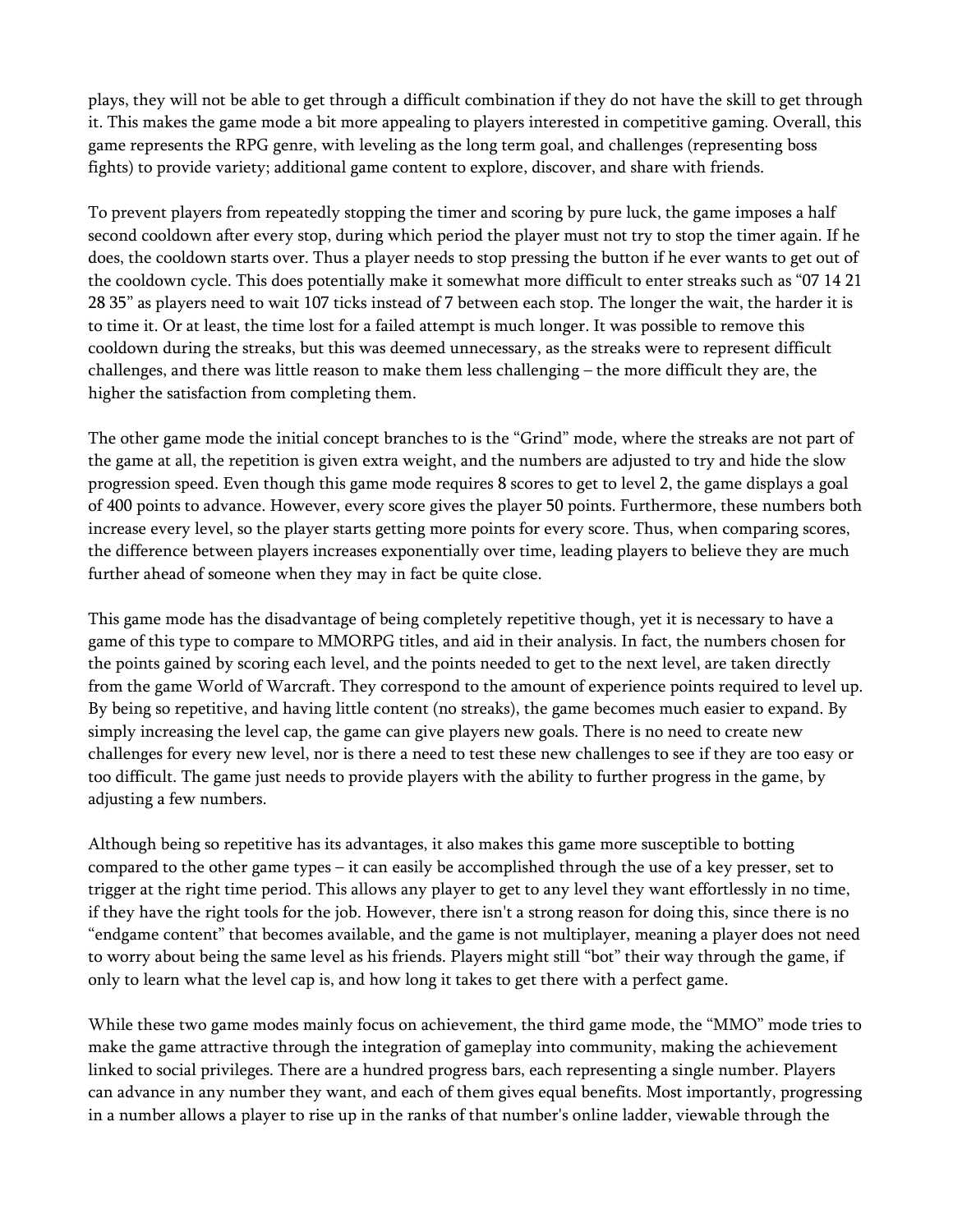webpage. Top ranks of each ladder carry with them prestige and fame.

In addition, special ladders such as the ladders for prime numbers, squares of 2, squares of 3, multiples of a number, the ladder of all numbers, and ladders of some number series (such as the ladder of 1 to 10) allow players to work towards many many goals at the same time, simultaneously. The players' scores in these ladders are the sum of their levels in all the associated numbers. Just by increasing the number 77, the player can work on the ladders of 77, multiples of 7, multiples of 11, all numbers, and 75 to 80. This generates the aforementioned continual addictive impulse, urge to continue playing, associated with being close to completing a long term goal.

In addition to the sense of achievement, the high ranks in these ladders carry another significant benefit: social privileges. For example, there are private chat channels only accessible by the leaders of each number ladder. The names of players are color coded according to their best rank in the ladders; players in the top 10 of a ladder have blue names, top 20 have green names, top 50 have red names, and the rest have gray names. The game allows players to "filter out" messages of low ranked players from their chat windows, thus, for example, a player who is  $17<sup>th</sup>$  on the ladder of 58 might not want to hear about the opinions and daily lives of players who are not even good enough to be in the top 50 of a ladder. In addition, top ranked players in ladders are allowed to choose titles such as "Lord of 62", "Lady of the multiples of 7", and "Master of Prime Numbers", which they can use instead of their nicknames during chat sessions.

By forcing players to keep playing in order to retain their rank, so they can stay as part of their community and use the chat channel, the game hopes to successfully mimic the hardcore guilds of MMORPG games. Yet another feature it uses to mimic MMORPG games is the combo system. By entering a combination of numbers in order, players can execute a combo, which makes the screen of the player flash and shows a pretty picture. These combinations are merely executed by pure luck, as they constantly reshuffle and it is not possible for players to actively work towards them in an efficient manner. However, these pictures make the players want to play more so they can see more of them, similar to how players keep playing in order to see the new graphics of bigger bosses or better items in an MMORPG. As Yee states, players who play for discovery "enjoy exploring the world and discovering locations, quests or artifacts that others may not know about. They enjoy collecting information, artifacts or trinkets that few others have." Players can take screen shots of these pretty pictures and post them in the community forums, boasting and showing off their trophies. Players who are more into this kind of activity can even record their gameplay sessions with an external utility, so they can post them on video sharing websites such as youtube, if they get lucky and score multiple combos in a row. Since these combinations are merely luck based, this activity can be compared to a player posting a video of his character killing multiple characters in a row with lucky critical hits in an MMORPG game such as World of Warcraft.

An interesting experiment is also being done in the area of virtual economies, by the Stopwatch MMO; players occasionally get gold coins, and rarely some items as they play the game, while some of them are just for novelty, or for seasonal specials (like heart candy or snowballs), some of them give players a few points of bonuses in a bar or two. The majority of these items are useless to the player because it gives bonuses to the wrong numbers, and these need to be traded away, either using the trade chat channel, or the trade forums. What is interesting is that gold does not have any use in the game except the buying power it grants the players. It is not used to buy services from NPC vendors like other MMORPG games, nor is it used to pay for repairs or monthly rent. Thus, gold in the game only has as much value as the players assign it.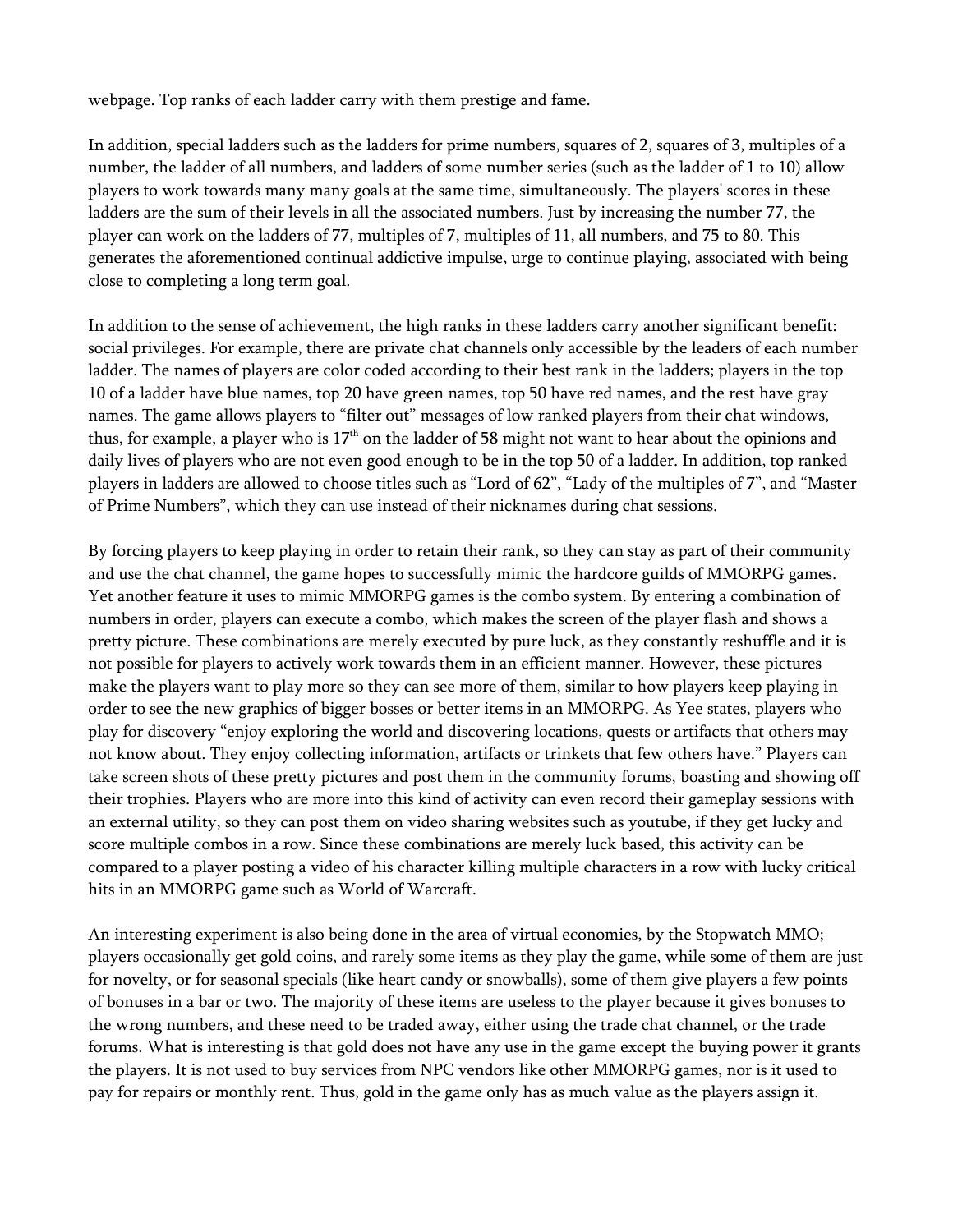It may end up not being used at all, like in the game *Diablo II* where gold was so abundant it was worthless, and players used "stones of jordan", a semi-rare unique ring, as currency. It would be interesting to see how the player base responds to an economy where there is no guideline price for anything. Or it may end up becoming interchangeable with real money, if third party groups start offering to sell gold for real money, or offering to sell commodities the players might be interested in buying for game gold. For example, websites such as Markee Dragon [\(www.markeedragon.net\)](http://www.markeedragon.net/) offer players of the game Ultima Online the opportunity to buy character transfers, expansions, and even game time with game gold. This elevates the game economy to an entirely new level, as players "work" inside the game in order to earn enough gold to pay for their next month, or sell off some of their valuable items in order to move to another server. These are just two examples of how an unmoderated economy can branch into various extreme levels.

These three game modes cover a majority of the issues associated with RPG games. However, to broaden the range of the study, the fourth game mode takes a different approach to the system: It focuses on competition and teamwork. As Yee states, "(Players who like competition) enjoy competing with other gamers on the battlefield or economy. They also enjoy the power that derives from beating or dominating other players. (Players who like teamwork) enjoy working and collaborating with others. They would rather group than solo, and derive more satisfaction from group achievements than from individual achievements." Indeed, players who wish to compare their skills to others might find the ladders presented by the MMO game too indirect, wanting more direct confrontation with their rivals. Another reason might be players not wanting to spend hours upon hours trying to catch up with their rivals; they might just be looking for a short game rather than a long commitment. Or, they might just be looking for something that they can do together with their friends, as a team. The other games can not provide any of this, which is why the fourth game mode diverges from the original system: to appeal to different tastes.

Stopwatch Competitive still has a two digit timer, that is shared between all participants. It does not, however, focus on achievement. It allows players to push five bars, each representing an interval (0-19, 20- 39, 40-59, 60-79, 80-99) towards the other team, and every bar that becomes filled gets locked. Players win by locking three bars. This game type requires coordination between players, and planning in advance certainly helps, as does being able to make quick decisions. By designating emergency roles, having backup plans, teams can communicate and play more effectively. This game type, with its repetitive gameplay that requires strategic planning, quick thinking, and coordination to win at, represents real time strategy games, and to a lesser extent, team based shooter games.

Players coordinating their attacks in a single interval in Stopwatch Competitive can be compared to players using their armies to strike the same location in a real time strategy game. Planning in advance can be compared to making build orders. Abandoning an interval to the enemy in order to take advantage of an opening in a more important bar can also be compared to similar maneuvers in both real time and turn based strategy games. The fact that all of this can be emulated by a simple timer and a few bars shows how much potential a challenge posed by a simple repetitive process can have. This game mode is very simple, and has a lot of potential for growth.

The 5<sup>th</sup> game mode improves on the potential of the Competitive game idea, by turning it into a massively multiplayer game. It takes the base gameplay that emulates strategy games, and infuses it with game features that add a sense of achievement and community to it, similar to what has been done with the third game mode. First, the game is taken to a larger scale in order to accommodate a massive number of players. This is done by creating a whole network of "nodes", one for each major city or region in the world, and linking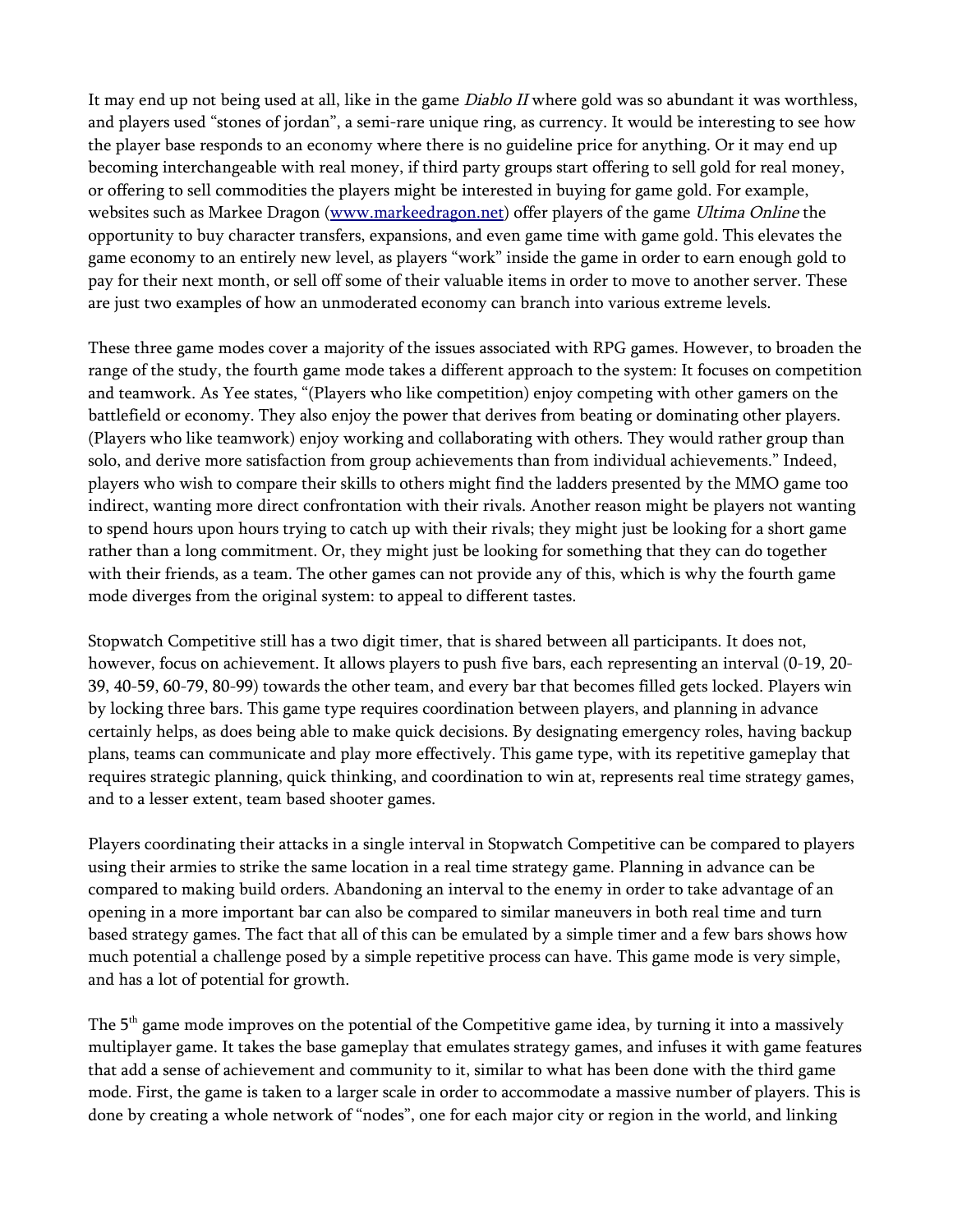them together. In each node, a separate game of Stopwatch Competitive is ongoing, and these nodes represent battlegrounds. In order to initiate an attack on a node, it needs to be connected to another friendly node. Thus, the game works similar to the famous tabletop game Risk.

Second, the sense of achievement is infused into the game. The first way in this is done is by giving medals to players as they play the game. Similar to ladders in the Stopwatch MMO game, multiple medals can be worked on simultaneously, for example a player who is participating in the assault of the node in Mexico can work on 00-19 assault, Mexico assault and south America assault at the same time, as well as the global assault, and global warfare. These medals carry with them prestige and fame, just like the ladders of the MMO game. This generates the same continual addictive impulse, urge to continue playing, that is present in the MMO.

Just like the ladders, the medals bestow social privileges upon their holders. For example, similar to how Command Ranks work in the game Planetside, these medals give players additional communication aids. Only the highest ranking soldiers have the right to broadcast messages across the globe. High ranking players can discuss strategies in their private command channels, and low ranking soldiers can send situation reports from the field, that need to be processed by the mid ranking soldiers before they make it to the high-ups. With these restrictions, a hierarchical structure is tried to be created, where the players not only simply earn points in a virtual world, they earn respect from other players, at least during the game.

In addition to trying to create a hierarchical structure, the game also tries generating friction between the three player blocks that fight for each faction. This is done by giving each faction their own set of channels so they can not talk to each other. Each faction also has different unique avatars to choose from to represent their characters, and more avatars become available as players earn new medals, similar to the ladder system of the strategy game Warcraft III: Reign of Chaos. By giving each faction unique gifts, the game aims to generate jealousy, leading to players wanting something the other faction has badly, but being unable to switch to the other faction because that would make them lose their access to the chat channels, that they used to talk to their friends and the community that they have grown accustomed to in.

To compound this, there are ideas for this game mode that involve capitulation and guild wars. Large guilds are allowed to choose a home city, and become independent through an insurrection. In this way, factions may eventually become obsolete and the entire game world might become controlled by guilds. Of course, every guild would have their private chat channels just like factions. What compounds this is the fact that soldiers losing a battle need to fall back to an adjacent sector. Thus, if they are surrounded by enemy sectors, they become prisoners of war, and need to be traded back to their guild or faction. They can also choose to betray their faction, and join their capturers. Or, they can choose to retreat to another faction's territory if that faction grants them safe passage. They can also join another faction in this way; rather than be captured by a hated enemy, they can choose to join the lesser of two evils.

This idea of capture adds a unique twist to the game: guilds might try getting to their surrounded soldiers to rescue them before they get captured by the enemy. They might enter diplomatic alliances with nations bordering their enemies so they can use them for safe passage. In addition, captured soldiers need to choose between their friends, and their game time: if they join the other faction they can continue playing without waiting for their guild to rescue them. However, they would not be able to talk to their friends in their previous faction anymore. From the perspective of the conquering nation, it is important to flank the enemies so they can be surrounded and captured. Players will be seen as resources, and will have to get used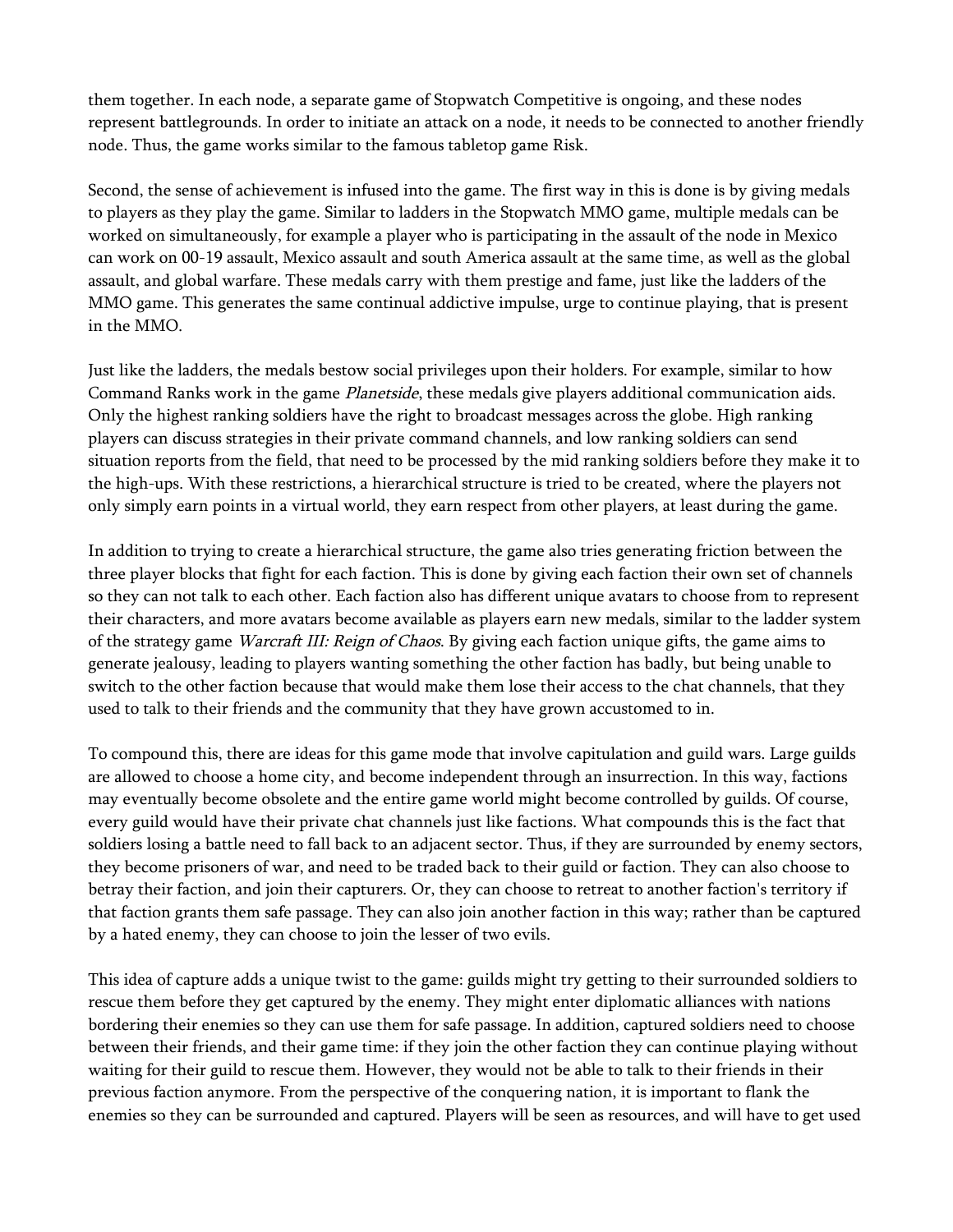to the idea of being "stolen" and "traded" between guilds like objects. Good friends will try to always fight in the same battlegrounds, so they fight side to side, getting captured together if they lose, so they can continue playing together as part of the enemy faction.

Another idea that could be incorporated into the game would be official diplomatic relations. Along with the ability to forge diplomatic alliances between multiple guilds (like a league of nations), this idea allows guilds to trade or extort land from others. The advantage of this over capturing them by force is that every guild has a warfare rating, and acquiring land by diplomatic means does not increase this. A guild's warfare rating negatively affects their political standing, which in turn reduces the effectiveness of the votes of the guild's officers in alliance polls. Thus, officers wish to have as little warfare as possible, so their precious opinions can count in alliance decisions. However, the average soldier in the guild wants action, so he can gain new medals, and get to a higher rank. This generates constant friction between officers and soldiers, causing guilds to split apart, and makes it very difficult to keep a large guild alive for a long time.

In addition, this system generates disputes between guilds in the same alliance; the officers of guilds who do most of the battles, have the least political power when it comes to decisions. The officers of guilds who sit back and do less work get to decide on where the alliance needs to fight, and they use their "lackeys" to do the dirty work. Thus, large alliances are difficult to maintain, and guilds who want to engage in constant warfare need to do it on their own, if they wish to pick their own battles.

Overall, the Stopwatch Domination game mode tries to study the extents to which social engineering can manipulate virtual communities; how to generate friction between players. As Daniel Pargman and Andreas Eriksson explain in their essay Law, order and conflicts of interest in massively multiplayer online games, "In huge online games where great numbers of players can be connected at the same time, social interaction is complex and conflicts become part of everyday life. There is a set of rules and norms in the game for what is allowed and what is prohibited and these are partly set up by the game publisher and partly evolve among the players themselves over time." The developer has a certain amount of power over the way the players act and how they treat each other. It is possible for players in stopwatch domination to become good friends in one week only to become sworn enemies, because of disagreements in decisions they are forced to make by the game, a week later. Bypassing or avoiding these restrictions in various ways whenever possible to play together with friends would be the real challenge of this game mode.

## Part 3: Further Ideas & Conclusion

These are five different games that can be played by a simple stopwatch. Unfortunately, as simple as it is, a stopwatch is not a particularly attractive or fancy concept. However, this two digit timer can be replaced with any other repetitive activity to appeal to a specific crowd. To make a game for hunting fans, the timer could be replaced by a display with a rifle crosshair in the middle, with ducks crossing a river, passing through the crosshair periodically. Or, it could be replaced with an animation of two robots fighting on the screen, and the player's robot would periodically raise his arm in the air, at which point the player would have to press the button to make him hit the enemy and score. Any number of games can be made with this infrastructure. They merely need to be created as "skins", and any player can choose to play with whatever skin they wish to use.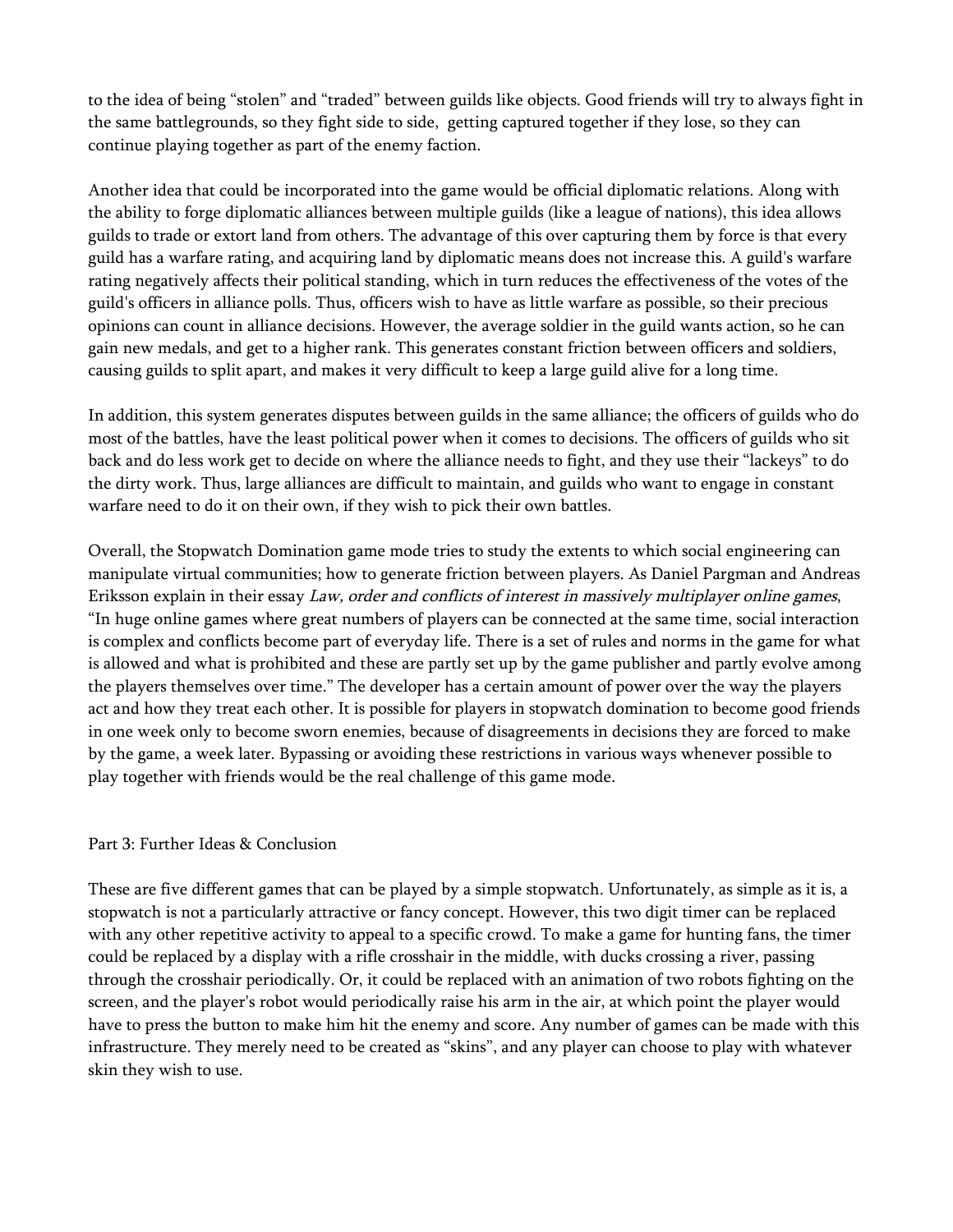This would lead to yet another interesting experiment, if the players of the competitive game use different skins during a game, and later meet up to talk about their games. One of them could talk about how he shot three ducks in a row in the leftmost aisle (corresponding in stopwatch to the 00-19 interval), while the other would get confused, as he would not realize that the event he was referring to would be the winged robot (corresponding to the same interval) striking their defender three times in a row. Even though these players play together in the same game session, they have completely different narrative experiences.

Making and playing the game modes outlined in this essay have proven to be a great way of studying addictive gameplay. Some players found it attractive in a strange way – it is repetitive, but at least it is honest about it. Others found it appalling, when they were confronted by the truth in its raw form, that the game was all about filling up the progress bar so they can fill it up again. Most players who have played stopwatch, and understood the games it represents, have shown changes in the way they see and play other games it relates to.

The competitive mode was surprisingly fun when played by multiple people on the same keyboard. This was perhaps because of the social atmosphere in the room, compounded by the fact that every player was aware of how simple the game was. It was amusing to see a group of players enjoy playing a game so simple, most of the pleasure the players had was perhaps because of the amusement as well. This all goes to show that, the depth or context of the gameplay is not relevant to the amount of fun players can have, as long as the activity is done in a social environment.

This leads to another potential area to extend the stopwatch idea: a board game. The box would simply have a stopwatch, and some tokens used to represent points. The players would take turns to stop the watch, and every time someone stops it at 00, they would get a token. The first player who reaches the preset amount of tokens would win. Even a simple board game like this could be a lot of fun if played by a group of people, that simply wish to socialize and have fun together. This is all perhaps another application of making gameplay attractive through the use of a community.

Overall, Stopwatch has been, above anything else, an interesting experiment. Unfortunately, it has not been able to see many users, and the test results were quite limited. Most of the study had to be done using hypothetical figures and speculation. It would be more satisfying if by the time this is essay is written, more detailed test results were available, providing solid evidence to back up the ideas presented by this essay. Unfortunately, it was not possible to receive results within the given time, using the limited resources (aka players) at hand. Still, more results will become available over a few years, as the game becomes better known, and more players download and play it.

Until then, the most important result that can be derived from Stopwatch is that even a simple repetitive timer can represent the challenges of many genres of mainstream computer games, and can be made addictive through the use of two main methods: the use of multiple goals progressing in parallel, constantly alluring the player to finish off the last few points in one goal only to become close to finishing another, and through introducing a player to a community, giving him the freedom to become friends with other players, then forcing him to continue playing in order to stay in touch with them.

Whether it is moral to make a game addictive or not, was beyond the scope of this essay. However, the essay has hopefully shed some light into addictive games, making them easier to identify, and outlining the ways in which they pull the players into the game world, and make sure they stay for a long time.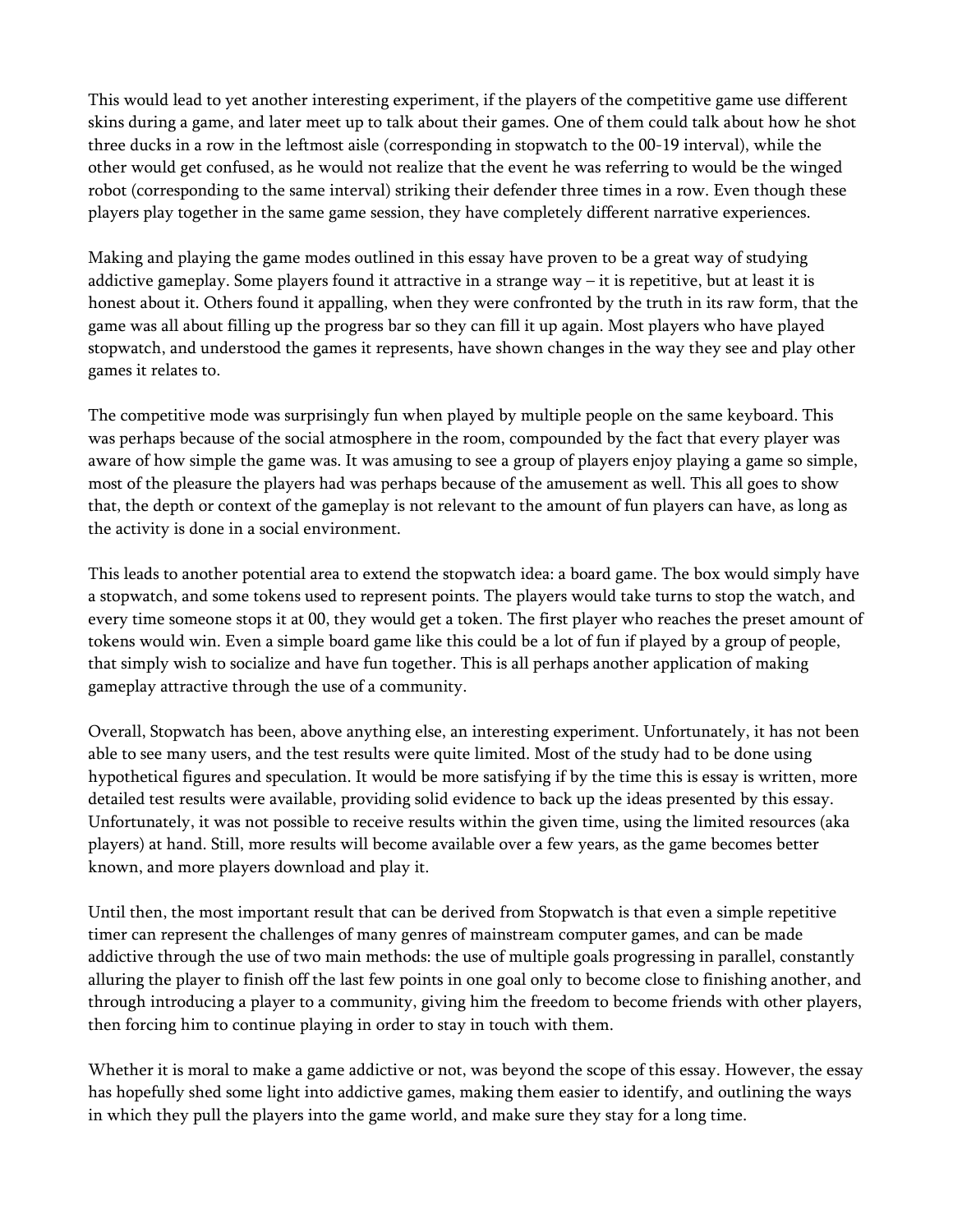## Acknowledgments:

The initial idea for stopwatch was developed together by Onur Vural and Yasar Tutuk, and many ideas discussed here were sparked from conversations between the two. Although Onur Vural is the writer of this paper, proper credit must be given to Yasar Tutuk as well, for his contributions to the game's design.

## Gameography:

Blizzard Entertainment. World of Warcraft. November, 2004. NCSoft. Lineage 2. October 2003. Sony Online Entertainment. Planetside. May 2003. Cornered Rat Software. World War II Online. June 2001. Blizzard Entertainment. Diablo II. June 2000. Iron Lore Entertainment. Titan Quest. June 2006. Blizzard Entertainment. Warcraft III: Reign of Chaos. July 2002. Epic Games, Digital Extremes. Unreal Tournament 2004. March 2004. Valve Software. Half-Life: Counter Strike. June 1999. CCP Games. EVE Online. May 2003. Bethesda Game Studios. Elder Scrolls IV: Oblivion. March 2006. Firaxis Games. Sid Meier's Civilization IV. October 2005. Firaxis Games. Civilization III. October 2005. Ensemble Studios. Age of Empires II: Age of Kings. September 1999. Namco. Tekken 5. December 2004. Origin Systems. Ultima Online. September 1997. Turbine, Inc. Lord of the Rings Online. April 2007.

# Related Websites:

Markee Dragon: [www.markeedragon.net](http://www.markeedragon.net/) Battle.net: [www.battle.net](http://www.battle.net/) Stopwatch Forums: stopwatch.freeforums.org Stopwatch Website: onur.vural.googlepages.com